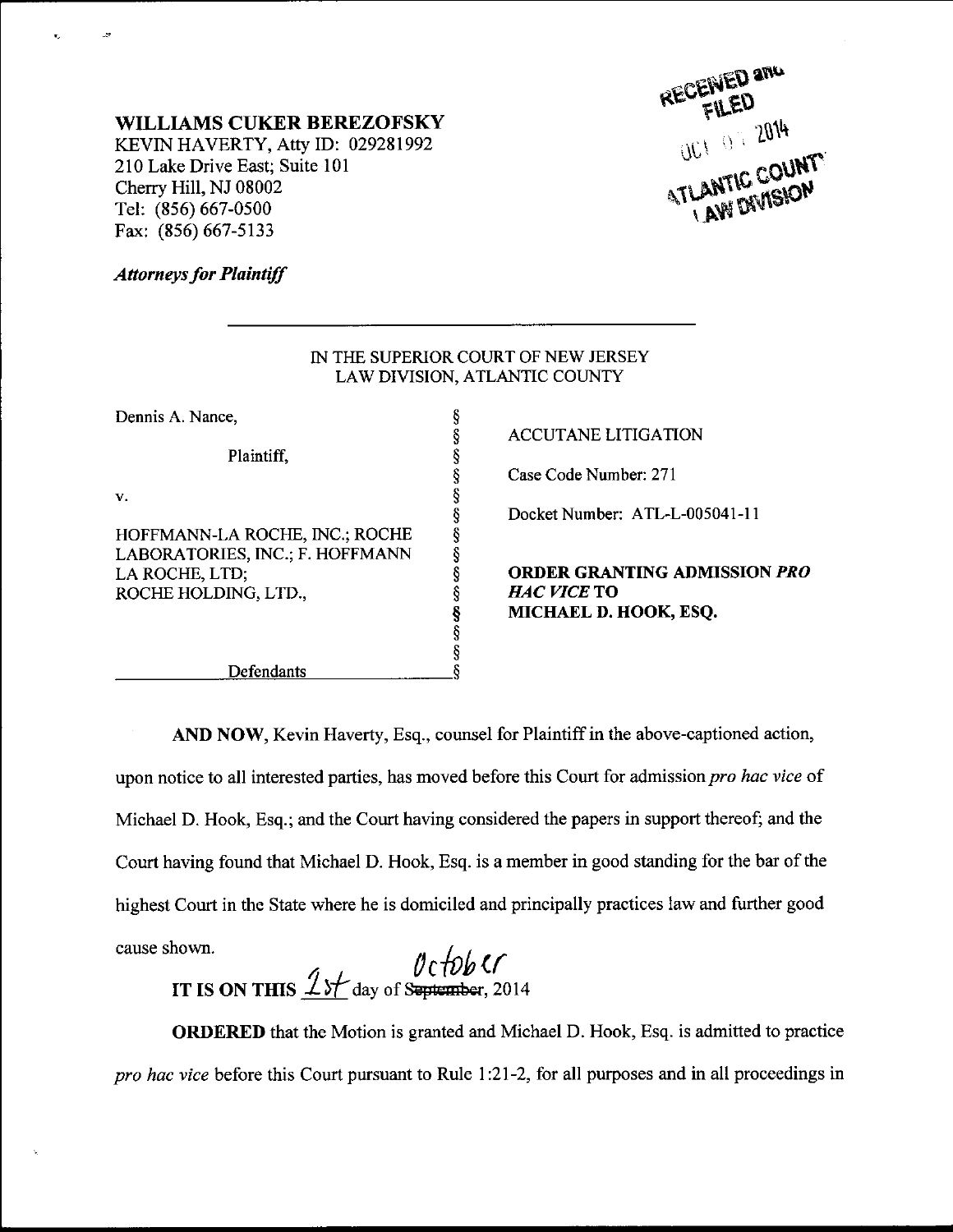connection with this action, in the same manner as an attorney who is admitted to practice in this State and is domiciled and maintains an office for the practice of law in the State of New Jersey, provided that he shall:

- 1. Abide by the Rules of Court for the State of New Jersey, including all disciplinary rules;
- 2. Consent to the appointment of the Clerk of the Supreme Court as an agent upon whom service of process may be made for all actions against him and his firm that may arise out of his participation in this matter;
- 3. Notify the Court immediately of any matter affecting his standing before this Court; and
- 4. Have all pleadings and other papers filed in the Court signed by an attorney-at-law of this Court employed by the firm of Williams Cuker Berezofsky, who shall be responsible for the conduct of Michael D. Hook, Esq.; and it is further

ORDERED that Michael D. Hook, Esq. shall make payment of fees as provided in the

New Jersey Rules of Court, Rule 1:28-1(b), 1:28-2 and 1:28B-1(e), within thirty (30) days of the

date of this Order, and it is further

ORDERED that the Clerk of this Court shall forward a copy of this Order to the

Treasurer of the New Jersey Fund for Client Protection; and it is further

ORDERED that copies of this Order shall be served by attomeys for Plaintiff upon all

counsel of record within seven (7) days of receipt thereof.

Win C John

Horforable Nelson C. Johnson. JSC

[ ] Opposed  $\int \Psi$ Unopposed